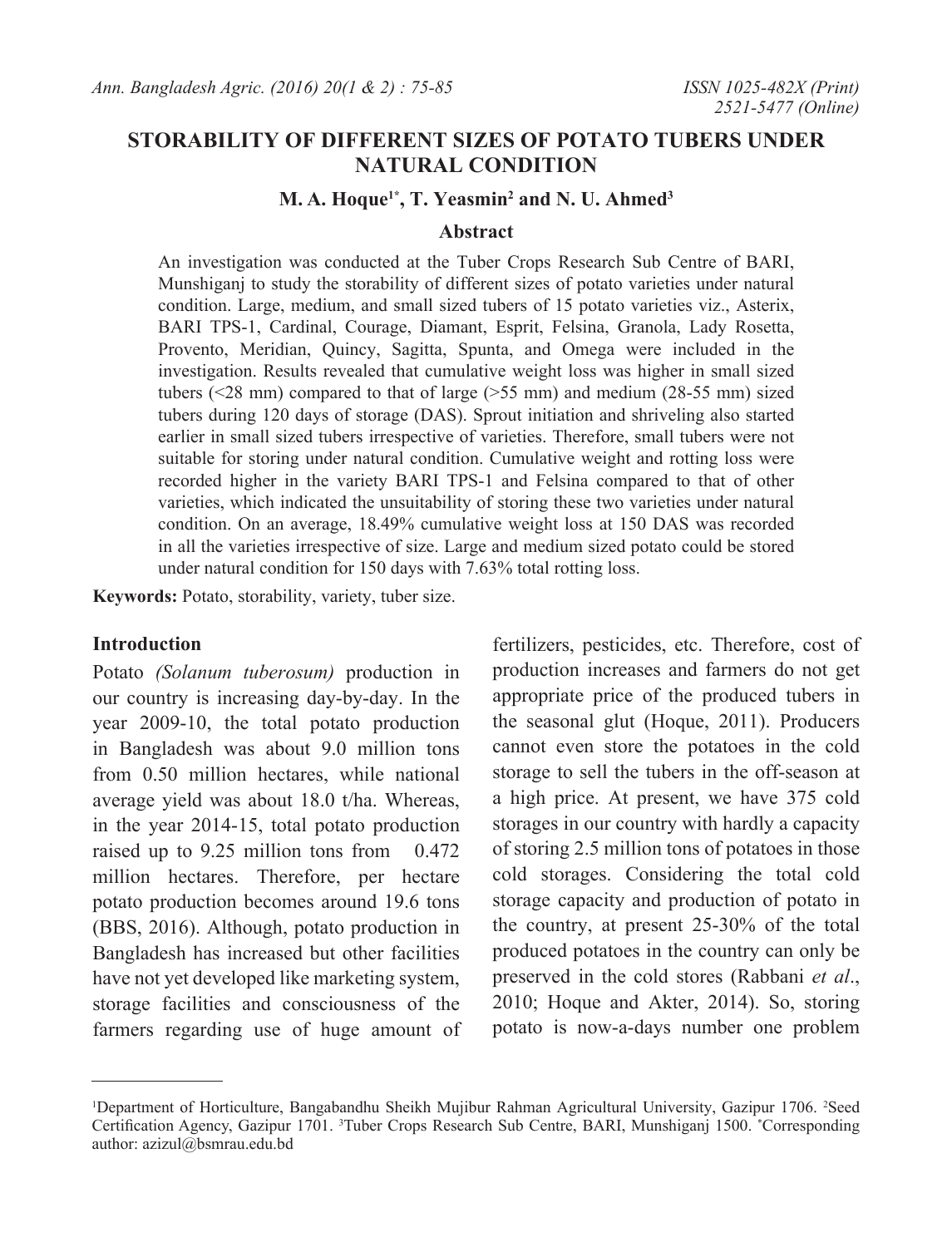storages. Therefore, farmers are bound to sale their perishable potatoes immediately after harvest at lower price or they store naturally in the field or in their houses; where, they can hardly store for 2 months, but a large amount of potato tubers are spoiled (Hoque, 2014). The growers, however, still prefer to store the tubers at home even during the hottest period (April-August) in order to sell them gradually, and consequently at a high price (Bhattacharjee *et al*., 2014).

The Tuber Crops Research Centre (TCRC) of Bangladesh Agricultural Research Institute has released a good number of potato varieties. These varieties have been released mainly on the basis of their high yield and processing quality (Hoque, 2014). Majority of these varieties can be stored well in cold storage but perform variably under natural condition. Among these varieties, only Ailsa, which is originated in UK, was released on the basis of its high yield and storability under natural condition. But unfortunately, Ailsa did not get popularity among the farmers due to its lower storability under cold storage condition. Moreover, the seeds of Ailsa are not available now-a-days. On the other hand, different sizes of tubers may affect the storability of potatoes. Immature potato tubers that are smaller in size compared to the larger ones during harvest have higher evaporative water loss than matured tubers, and water loss due to evaporation leads to loss in turgidity within cells (Bussan *et al*., 2009). Therefore, the present investigation has been conducted to study the storability of different sizes of potato varieties under natural condition.

## **Materials and Methods**

Tubers of 15 potato varieties viz., Asterix, BARI TPS-1, Cardinal, Courage, Diamant,

Esprit, Felsina, Granola, Lady Rosetta, Provento, Meridian, Quincy, Sagitta, Spunta, and Omega were stored in wooden rack each with three sizes viz., large (>55mm), medium (28-55mm), and small (<28mm) at the Tuber Crops Research Sub Center, Bangladesh Agricultural Research Institute (BARI), Munshiganj. In each variety, 10 apparently healthy tubers from each size were stored in well ventilated and insect proof netted wooden rack under diffused light. The tubers were marked individually from 1 to 10 and initial weight of each tuber was recorded. Therefore, (a) initial total weight was calculated by adding initial weight of all ten tubers; (b) weight loss from each tuber at 30 days interval was also recorded up to 150 days and total weight at respective date was recorded by adding weight of all healthy tubers except the rotten ones, (c) the rotten tubers were sorted out after taking total weight . Finally, weight loss (%) at respective days after storing was calculated, and using these, cumulative weight loss at respective date was worked out. Similarly, rotting loss in each date was calculated and expressed as percentage. Following formulae were used to calculate weight and rotting loss. Weight loss (%) at respective DAS =  $\frac{a-b}{a} \times 100$ 

Where,  $a =$  initial total weight (g)  $a$ 

b= total weight of healthy tubers at respective date (g)

Rotting loss (%) at respective DAS=  $\frac{c}{a}$  × 100

Where,  $a=$  initial total weight  $(g)$ 

c= total weight of rotten tuber at respective date (g)

Besides, disease and insect infestation was observed and days to start shriveling and sprout initiation were also recorded. Experiment was set up on 06 March 2012 and 01 March 2013 following a 2-factor Completely Randomized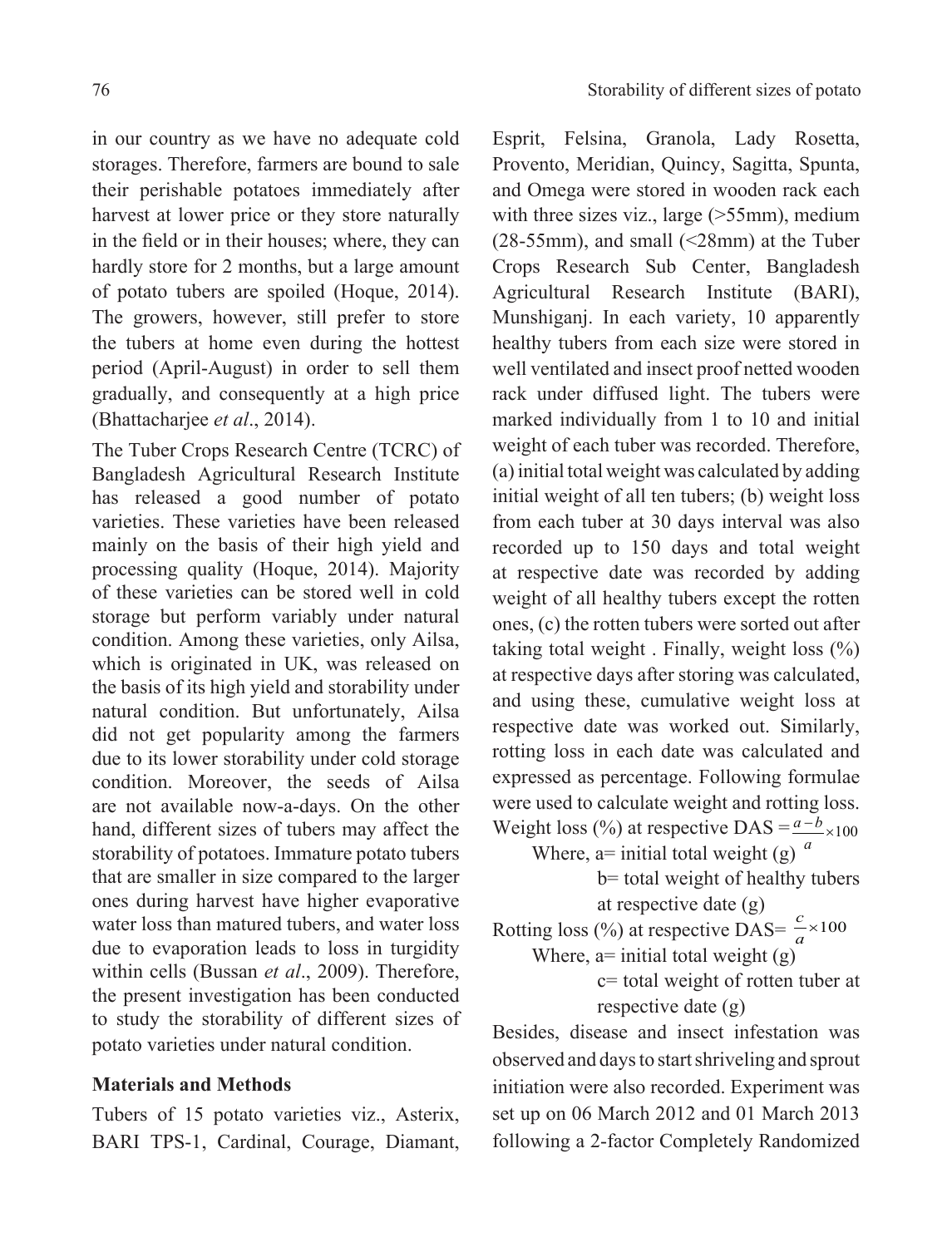Design (CRD) with 3 replications. Data were analyzed with MSTATC program and means were separated by Duncan's Multiple Range Test (DMRT) at 1% level of significance.

### **Results and Discussion**

Storage performance of different varieties of potato has been presented in Table 1. Performance of different varieties significantly varied when stored under natural condition. At 30 days after storing (DAS), the highest weight loss was recorded in the variety Provento (3.72%), which was statistically similar with the loss recorded in BARI TPS-1 (3.60%), Diamant (3.28%), Lady Rosetta  $(3.36\%)$ , and Meridian  $(3.12\%)$ . The lowest weight loss at 30 DAS was recorded in Sagitta (1.56%). The cumulative weight loss in the studied varieties at 60 DAS was concentrated to mean (5.12%). At this time, the highest weight loss was also recorded in Provento

 $(6.13\%)$  followed by that in Felsina  $(5.96\%)$ , Lady Rosetta (5.90%), BARI TPS-1 (5.84%), Meridian (5.65%), Diamant (5.61%) and Cardinal (5.36%). The lowest weight loss at 60 DAS was recorded in Sagitta (4.15%). A range of 4.79-6.28% weight loss at 60 DAS in studied exotic varieties was recorded in Nowroz (2015), which confirmed the result of present investigation. However, in the subsequent days, the cumulative weight loss was the highest in BARI TPS-1 (10.29% at 90 DAS, 14.73% at 120 DAS and 24.61% at 150 DAS), which was statistically similar with the loss of Felsina (10.0% at 90 DAS, 13.28% at 120 DAS and 22.20% at 150 DAS). This result implied the poor standard of Felsina and BARI TPS-1 for storing under natural condition. Chandra *et al.* (2017) worked with different potato varieties and found a non-significant effect on weight loss of tuber up to 60 days of storage, but after 90 days of storage, the

| Variety           |               | Cumulative weight loss $(\% )$ at | Days to       | Days           |                    |                      |                        |
|-------------------|---------------|-----------------------------------|---------------|----------------|--------------------|----------------------|------------------------|
|                   | <b>30 DAS</b> | 60 DAS                            | <b>90 DAS</b> | <b>120 DAS</b> | <b>150 DAS</b>     | sprout<br>initiation | to start<br>shriveling |
| Asterix           | $2.55$ efg    | $4.66$ de                         | $6.57$ bcd    | $10.06$ cde    | $19.09$ bcd        | 59.67 d              | 61.89c                 |
| <b>BARI TPS-1</b> | $3.60$ ab     | 5.84 ab                           | 10.29a        | 14.73a         | 24.61a             | 47.00 i              | 48.22 h                |
| Cardinal          | $2.98b-e$     | $5.36$ a-d                        | $7.03$ bcd    | 11.23 bcd      | 18.72 bcd          | 64.67 b              | 65.44 b                |
| Courage           | $2.75$ c-f    | 4.75 cde                          | 5.92 cd       | 8.31 ef        | 15.69 cde          | 51.56 gh             | 51.56 fg               |
| Diamant           | $3.28$ a-d    | $5.61$ abc                        | $7.03$ bcd    | $10.29$ cde    | $18.08 b - e$      | 63.89 c              | 64.89 b                |
| Esprit            | $2.66 d-g$    | $4.99b-e$                         | 6.95 bcd      | $10.85 b - e$  | $18.23$ b-e        | 58.00 e              | 57.78 e                |
| Felsina           | $3.03 b-e$    | 5.96a                             | 10.0a         | $13.28$ ab     | $22.20$ ab         | 46.89 i              | 47.67 h                |
| Granola           | $2.63$ d-g    | 4.56 de                           | 5.52 d        | 7.32 f         | 14.27 e            | 67.67 a              | 68.33 a                |
| Lady Rosetta      | 3.36 abc      | 5.90 ab                           | $7.23$ bc     | 9.82 de        | 15.87 cde          | $66.22$ ab           | 66.67 ab               |
| Provento          | 3.72a         | 6.13a                             | 7.47 bc       | $9.65$ def     | 18.48 bcd          | 59.44 d              | 59.67 d                |
| Meridian          | $3.12 a-e$    | 5.65 abc                          | 7.96 b        | $12.50$ abc    | 20.20 <sub>b</sub> | 56.00 f              | 57.22 e                |
| Quincy            | $2.08$ fgh    | 4.68 de                           | $7.20$ bc     | $11.28$ bcd    | $18.08b-e$         | 52.56 g              | 53.44 f                |
| Sagitta           | 1.56h         | 4.15e                             | 6.37 bcd      | $10.20$ cde    | 19.22 bcd          | 49.33 h              | 51.00 g                |
| Spunta            | $2.03$ gh     | 4.23 e                            | $6.21$ cd     | 9.88 de        | $19.41$ bc         | $50.89$ gh           | 51.22 g                |
| Omega             | 2.45 efg      | 4.41 de                           | 5.95 cd       | 9.47 def       | 15.18 de           | 60.00 d              | 61.22 cd               |
| Mean              | 2.79          | 5.12                              | 7.18          | 10.59          | 18.49              | 56.919               | 57.75                  |
| CV(%)             | 12.9          | 13.36                             | 10.3          | 12.6           | 10.37              | 5.63                 | 5.47                   |

**Table 1. Cumulative weight loss of different potato varieties under natural condition**

Means followed by same letter(s) in a column do not differ significantly at 1% level by DMRT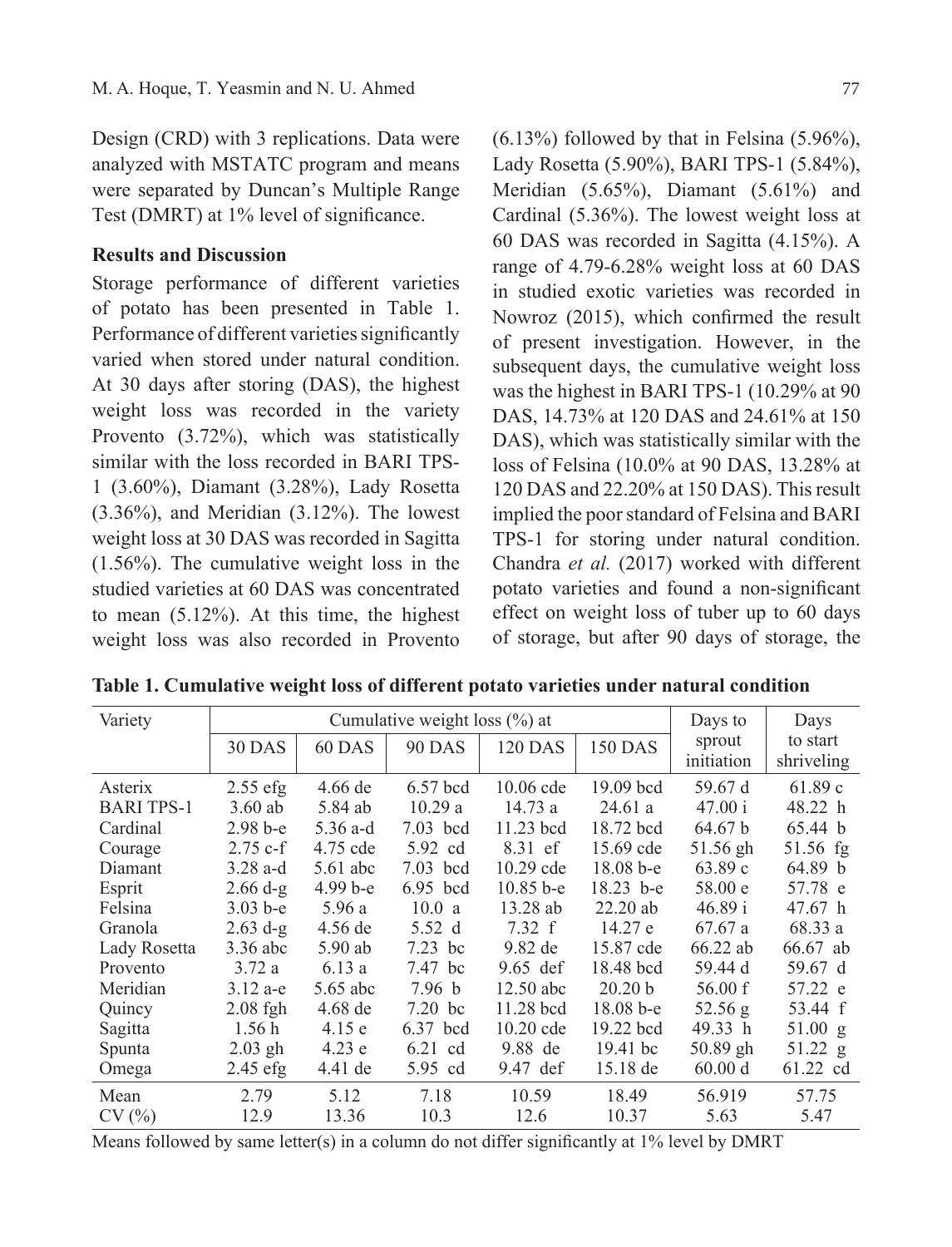variation was significant. They recorded 8.61 to 9.02% weight loss at 90 DAS, which was very close to the present findings. Azad *et al*. (2017) recorded the highest (18.83%) loss in the variety Felsina at 120 DAS when stored under ambient condition. The average loss in the varieties after 150 days was 18.49%. Ali and Huq (2002) reported 18.06% loss in different varieties after five months of storage; while, Khan (1991) estimated 21% loss in different varieties. Varying levels of tuber rotting from variety to variety at different days after storage under ambient condition were also reported by Biswal and Dhal (2014). Days to sprout initiation and days to start shriveling also varied significantly in the varieties. These two criteria are very important for natural storage of potato. The variety in which the tuber takes more time to sprout initiation and start shriveling during storage is expected as dormancy period of varieties gives information about how long the tubers will be stored before it initiates sprouting and start to shrivel. However, the variety Granola performed better and took the highest time to initiate sprout (67.67 days) and shriveling 68.33 days), which indicated the suitability of this variety for storing under natural condition. The varieties BARI TPS-1 and Felsina took less than 50 days for sprouting and shrinkage;

which indicated the non-suitability of these two varieties for storing under natural condition. This result was in agreement with the findings of Bhattacharjee *et al*. (2014), where they recorded 51.67 days for starting of sprout in BARI TPS-1.Van and Hartmans (1987) reported that sprouted potatoes loose much more weight than un-sprouted potatoes. This statement was in line with the present findings; where, Felsina and BARI TPS-1 took less time to sprout and lost much more weight compared to that of other varieties. Roy *et al.* (2006) recorded a range of 41.8 to 54.0 days for sprout initiation in different TPS progenies.

Regarding size of tubers, it was observed that cumulative weight loss was higher in small sized tubers at all the observed dates (Table 2). This might be due to (i) lower dry matter in the small tubers compared to large sized tubers as the small tubers are comparatively immatured than medium and large tubers or (ii) higher surface area in small tubers than large with similar weight that resulted more lenticels in small tubers and ultimately higher avenue to loss water during different metabolic activities. Bussan *et al.* (2009) reported to have higher weight loss in small sized potato tubers that are relatively immatured than larger ones. They urged that immatured potato tubers have

| Size   |                   | Cumulative weight loss $(\% )$ at | Days to           | Days to start |                    |                      |            |
|--------|-------------------|-----------------------------------|-------------------|---------------|--------------------|----------------------|------------|
|        | 30 DAS            | 60 DAS                            | <b>90 DAS</b>     | 120 DAS       | 150 DAS            | sprout<br>initiation | shriveling |
| Large  | $2.78$ ab         | 4.87 b                            | 6.74h             | 10.03 h       | 16.72 b            | 57.24 a              | 57.91 a    |
| Medium | 2.57 <sub>b</sub> | 4.70 <sub>b</sub>                 | 6.50 <sub>b</sub> | 9.93 h        | 18.06 <sub>b</sub> | 56.98 a              | 57.98 a    |
| Small  | 3.01a             | 5.81 a                            | 8.30a             | 11.82a        | 20.69a             | 56.53 b              | 57.36 b    |
| Mean   | 2.79              | 5.12                              | 7.18              | 10.59         | 18.49              | 56.919               | 57.75      |
| CV(%)  | 12.9              | 13.36                             | 10.3              | 12.6          | 10.37              | 5.63                 | 5.47       |

**Table 2. Cumulative weight loss of different sizes of potato tubers under natural condition**

Means followed by same letter(s) in a column do not differ significantly at  $1\%$  level by DMRT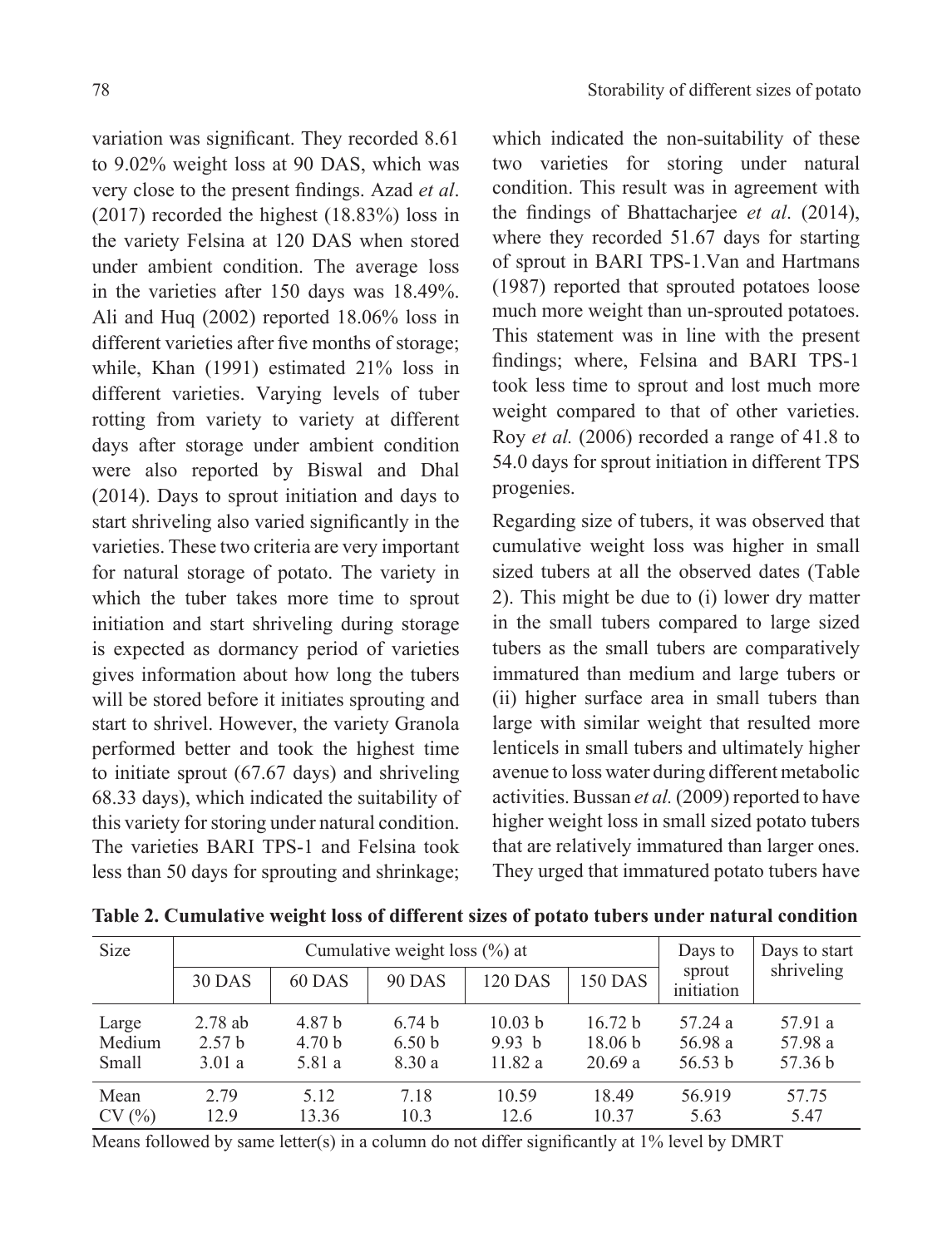higher evaporative water loss than matured tubers, and water loss due to evaporation leads to loss in turgidity within cells, which was in agreement with the present findings. Roy *et al.* (2006) reported that weight loss of healthy tubers increased with increasing tuber size in different true potato seed (TPS) progenies. They found minimum weight loss in small sized tubers followed by that of the medium and large ones. This result differed with the findings of present investigation. This might be because of differences in varieties and TPS progenies. In case of days to sprout initiation and days to start shriveling, large and medium sized tubers performed better than small sized tubers. Sprout was initiated earlier (56.53 days) in small sized tubers followed by that in medium (56.98 days) and large (57.24 days) sized tubers. Shriveling was also started earlier in the small sized tubers (57.36 days) followed by that in large (57.91 days) and medium (57.98 days) sized tubers. Roy *et al.*  (2006) also observed the earlier shriveling in small sized tubers which substantiated the findings of the present investigation. The earlier sprouting and shriveling in small sized tubers indicated the non-suitability of storing small sized tubers under natural condition. Practically, it was observed that there are little gaps in between small sized tubers which might affect negatively on air movement among stored tubers.

Performances of different potato varieties and tuber size when stored under natural condition are presented in Table 3. It was observed in all the varieties that cumulative weight loss was higher in small sized tubers compared to that in medium and large sized tubers. At 30 DAS, the highest weight loss (4.38%) was recorded in large sized tubers of BARI TPS-1 and the

lowest in large sized tubers of Sagitta (1.39%). At 60 DAS, the highest weight loss (7.02%) was recorded in small sized tubers of Meridian and the lowest in large sized tubers of Spunta (3.23%). At 90 DAS, the highest cumulative weight loss (13.16%) was recorded in small sized tubers of Felsina, which was statistically similar to the loss obtained in small sized tubers of BARI TPS-1 (11.55%) and the lowest in large sized tubers of Spunta (4.60%). It was also observed that the cumulative weight loss was rapid after 120 days of storage in all the varieties. However, the highest cumulative weight loss of 16.98% and 28.59% at 120 and 150 DAS, respectively were recorded in small sized tubers of BARI TPS-1, which was very close and statistically similar to the cumulative loss recorded in same sized tubers of Felsina (16.56% at 120 DAS and 26.83% at 150 DAS).The lowest cumulative weight loss at that time was recorded in large sized tubers of Granola (6.79% at 120 DAS and 13.02% at 150 DAS). On an average, 18.49% cumulative weight loss at 150 DAS was recorded in all the varieties irrespective of sizes.These results indicated that no variety should be stored for 150 days under natural condition except Granola. Many researchers also recorded differential responses in storability of different cultivars or genotypes (Hossain and Rashid, 1991; Hossain *et al.,* 1992; Long *et al.,* 2004; Roy *et al.,* 2006; and Azad *et al*., 2017). In case of days to sprout initiation, the variety Granola performed the best compared to other varieties and it took the highest time for sprout initiation (68.00 days in large sized, 67.67 days in medium sized and 67.33 days for small sized tubers). Performance of Lady Rosetta regarding days to sprout initiation was very close and statistically similar to Granola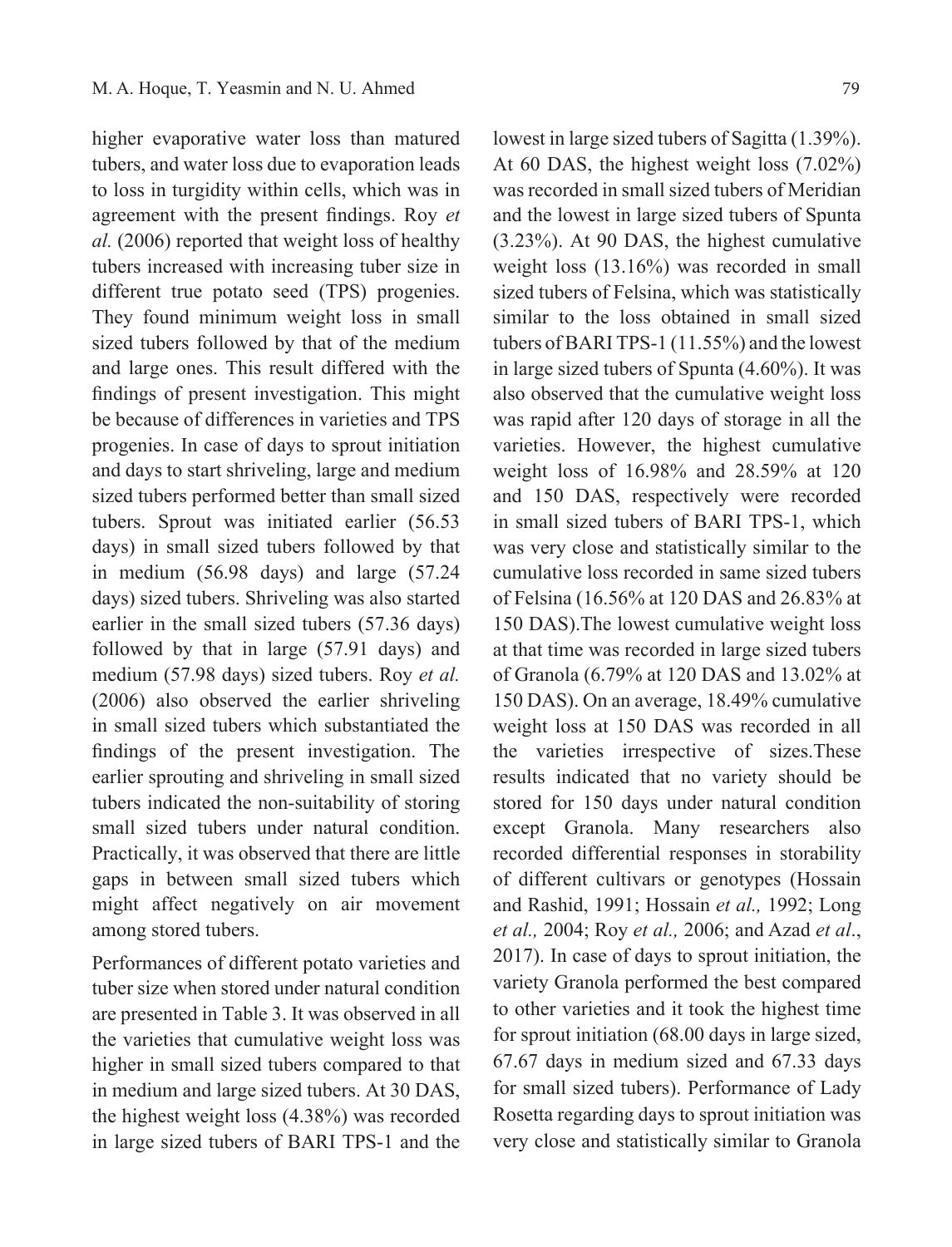| Variety     | Size   |             | Cumulative weight loss (%) at | Days to         | Days           |                    |            |            |
|-------------|--------|-------------|-------------------------------|-----------------|----------------|--------------------|------------|------------|
|             |        | 30 DAS      | 60 DAS                        | <b>90 DAS</b>   | <b>120 DAS</b> | <b>150 DAS</b>     | sprout     | to start   |
|             |        |             |                               |                 |                |                    | initiation | shriveling |
|             | Large  | $2.54d-k$   | $4.60f-1$                     | $6.79e-i$       | 10.30b-h       | 17.33d-h           | 60.33 f    | 62.33 g    |
| Asterix     | Medium | $2.61c-k$   | $4.61f-1$                     | $6.17f - j$     | 9.84 b-h       | 18.93c-h           | 60.00 f    | 62.33 g    |
|             | Small  | $2.51d-k$   | 4.77e-l                       | $6.77e-j$       | $10.02b - h$   | $21.01b-g$         | 58.67 fg   | 61.00 gh   |
|             | Large  | 4.38 a      | $6.35a-f$                     | 10.17bc         | 13.03а-е       | 20.10b-h           | 46.00 s    | 48.67 pqr  |
| <b>BARI</b> | Medium | $3.12b-h$   | $5.25a-k$                     | $9.13b-e$       | 14.18 ab       | 25.13abc           | 47.67qrs   | 48.33 pqr  |
| TPS-1       | Small  | $3.30a-g$   | 5.93a-h                       | 11.55ab         | 16.98a         | 28.59a             | 47.33 rs   | 47.67 qr   |
|             | Large  | 2.38e-k     | $4.30h-1$                     | 5.99hij         | $10.28b - h$   | 17.18d-h           | 65.47 bcd  | 65.33 def  |
| Cardinal    | Medium | $2.94b-i$   | $5.22b-k$                     | $6.81d-j$       | $11.79b-g$     | 18.77c-h           | 64.00 de   | 65.33 def  |
|             | Small  | $3.61a-e$   | $6.55a-e$                     | 8.29c-h         | $11.62b - h$   | $20.21b-h$         | 64.33 de   | 65.67 def  |
|             | Large  | $2.51d-k$   | $3.84i-1$                     | $5.03\text{ij}$ | $7.52$ gh      | 13.40gh            | 52.00klm   | 52.331mn   |
| Courage     | Medium | $2.57c-k$   | $4.35g-1$                     | 5.49hij         | 7.51 gh        | 15.74d-h           | 52.33 kl   | 52.67 lm   |
|             | Small  | $3.18a-g$   | $6.05a-h$                     | $7.23d-j$       | 9.89 b-h       | 17.92c-h           | 50.33mno   | 49.67 op   |
|             | Large  | 3.92ab      | $6.14a-g$                     | $7.56c-i$       | $10.10b - h$   | 17.08d-h           | 64.67de    | 65.67 def  |
| Diamant     | Medium | 2.45e-k     | $4.61f-1$                     | 5.96hij         | 9.95 b-h       | 18.43c-h           | 63.00 e    | 64.67 ef   |
|             | Small  | $3.46a-f$   | $6.08a-h$                     | $7.58c-j$       | 10.81b-h       | 18.73c-h           | 64.00 de   | 64.33 f    |
|             | Large  | $2.91b-i$   | 5.56a-i                       | $7.14d-i$       | 12.56a-f       | 16.71d-h           | 58.00 gh   | 57.67 k    |
| Esprit      | Medium | $2.73b-j$   | 4.78e-l                       | $6.15f-j$       | 9.29 b-h       | 18.87c-h           | 59.00 fg   | 57.67 k    |
|             | Small  | $2.34e-k$   | $4.62f-1$                     | $7.55c-j$       | 10.72b-h       | 19.11c-h           | $57.00$ hi | 58.00 jk   |
|             | Large  | $3.48a-f$   | 6.73abc                       | $9.11b-f$       | 12.73a-f       | 19.38c-h           | 48.00 pqr  | 47.67 qr   |
| Felsina     | Medium | $2.75b-j$   | 4.99c-l                       | 7.88c-i         | 10.56b-h       | 20.38b-h           | 46.33 s    | 47.33 r    |
|             | Small  | $2.85b-j$   | $6.15a-g$                     | 13.16a          | 16.56 a        | $26.83\mathrm{ab}$ | 46.33 rs   | 48.00 qr   |
|             | Large  | $2.79b - j$ | 4.59f-l                       | 5.45hij         | 6.79h          | 13.02 h            | 68.00a     | 68.00 ab   |
| Granola     | Medium | $2.05g-k$   | $3.88i-1$                     | 4.84j           | $6.97$ gh      | 14.13fgh           | 67.67a     | 68.67 a    |
|             | Small  | $3.05b-i$   | 5.20b-k                       | $6.27e-j$       | 8.19 e-h       | 15.67e-h           | 67.33 ab   | 68.33 a    |
|             | Large  | $3.19a-g$   | 5.27a-k                       | $6.61e-i$       | 9.047c-h       | 15.22e-h           | 66.67 abc  | 66.00 cde  |
| Lady        | Medium | $3.29a-g$   | $5.53a-j$                     | $6.77e-j$       | 9.563b-h       | 15.57e-h           | 65.87 a-d  | 67.33 abc  |
| Rosetta     | Small  | $3.61a-e$   | 6.89a                         | 8.30c-h         | 10.84b-h       | 16.84d-h           | 66.33 abc  | 66.67 bcd  |
|             | Large  | 3.78a-d     | 5.94a-h                       | $7.04d-i$       | 8.91 d-h       | 17.33d-h           | 59.67 fg   | 59.67 hi   |
| Provento    | Medium | 3.58a-e     | 5.85a-h                       | $7.34c-j$       | 9.57 b-h       | 17.39d-h           | 59.67 fg   | 60.00 hi   |
|             | Small  | 3.78a-d     | $6.60a-d$                     | $8.02c-i$       | 10.46b-h       | 20.71b-h           | 59.00 fg   | 59.33 ij   |
|             | Large  | $2.97b-i$   | $5.34a-j$                     | 8.26c-h         | 12.65a-f       | 19.42c-h           | 56.33 ij   | 56.67 k    |
| Meridian    | Medium | 2.56c-k     | 4.58f-l                       | $6.58e-j$       | 11.06b-h       | 19.01c-h           | 56.33 ij   | 57.67 k    |
|             | Small  | 3.84abc     | 7.02a                         | $9.03b-g$       | 13.77a-d       | 22.16a-e           | 55.33 j    | 57.33 k    |
|             | Large  | $1.78$ ijk  | $3.75$ jkl                    | $6.06$ hij      | $10.35b$ -h    | 15.39e-h           | 52.67 k    | 53.331     |
| Quincy      | Medium | $1.79$ ijk  | $3.93i-1$                     | 5.82hij         | 9.560b-h       | 16.76d-h           | 52.67 k    | 53.671     |
|             | Small  | $2.65b-k$   | $6.35a-f$                     | 9.72bcd         | 13.94abc       | $22.10a-e$         | 52.33 kl   | 53.331     |

Table 3. Cumulative weight loss of different potato varieties and sizes under natural condition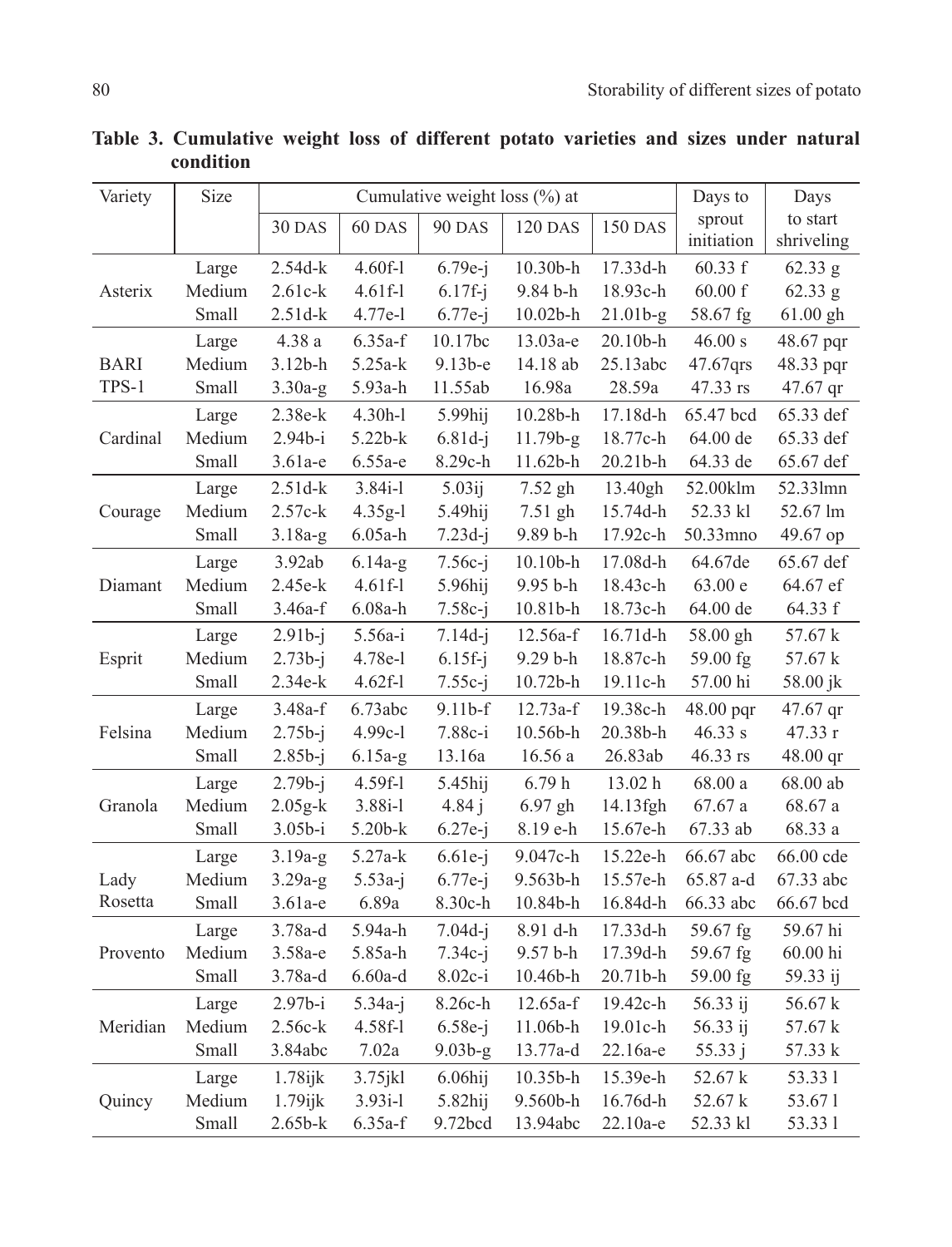| Sagitta | Large  | 1.39k       | 3.52kl    | $5.93$ hij | $9.28 b-h$   | $17.92c-h$ | $49.67$ no   | $52.67 \text{ lm}$ |
|---------|--------|-------------|-----------|------------|--------------|------------|--------------|--------------------|
|         | Medium | 1.40k       | $3.88i-1$ | $5.69$ hij | $9.62 b-h$   | $18.01c-h$ | $49.33$ nop  | 51.33 mn           |
|         | Small  | $1.88h - k$ | $5.04c-k$ | $7.50c-i$  | $11.69b - h$ | $21.73a-f$ | $49.00$ pq   | $49.00$ pq         |
| Spunta  | Large  | $1.64$ jk   | 3.231     | 4.60 i     | $8.01$ fgh   | $16.33d-h$ | 51.00 k-n    | 51.67 mn           |
|         | Medium | $2.24f - k$ | $4.66f-1$ | $6.79e-i$  | $9.88b-h$    | $18.51c-h$ | $50.671 - o$ | $51.00\ \text{no}$ |
|         | Small  | $2.22f-k$   | $4.81d-1$ | $7.22d-i$  | $11.76b-g$   | $23.38a-d$ | 51.00 k-n    | $51.00$ no         |
| Omega   | Large  | $2.10g-k$   | $3.88i-1$ | $5.42$ hij | 8.82 e-h     | 14.97e-h   | 60.00 f      | $61.00$ gh         |
|         | Medium | $2.43e-k$   | $4.33h-1$ | $6.08g-i$  | $9.60 b-h$   | 15.28e-h   | 60.33 f      | $61.67$ g          |
|         | Small  | $2.84b - j$ | $4.99c-1$ | $6.34e-i$  | $9.98 b-h$   | $15.29e-h$ | $59.67$ fg   | $61.00$ gh         |
| Mean    |        | 2.79        | 5.12      | 7.18       | 10.59        | 18.49      | 56.92        | 57.75              |
| CV(%)   |        | 12.9        | 13.36     | 10.3       | 12.6         | 10.37      | 5.63         | 5.47               |

**Table 3. Cont'd.**

Means followed by same letter(s) in a column do not differ significantly at 1% level by DMRT

(66.67 days in large sized, 65.87 days in medium sized, and 66.33 days for small sized tubers). More or less similar performance of these two varieties was recorded in case of days to start shriveling. Overall poor performance of small tubers in case of days to sprout initiation and days to start shriveling was observed in all the varieties compared to that of other sizes.

Rotting loss in the varieties at different days after storage (DAS) varied (Table 4). Overall, it was observed that in most of the varieties, rotting loss was very low up to 60 DAS. From 60 DAS to 120 DAS, the rotting loss was higher in all the varieties and after 120 days of storage, rotting was comparatively low. However, performance of the variety BARI TPS-1 and Felsina was very poor regarding rotting, as total rotting loss (14.18% in BARI TPS-1 and 15.87% in Felsina) at 150 DAS was higher than that of all other varieties (Table 4). Total rotting loss at 150 DAS was lower in the variety Granola (4.55%). In all the varieties, rotting loss was below the mean value (7.63%) except BARI TPS-1 (14.18%), Felsina (15.87%), Provento

(9.73%), Meridian (9.25%), Quincy (8.09%), and Sagitta (7.70%). This result was more or less in line with the findings of Azad *et al*. (2017). They reported in respect of rotting that significantly the highest degree was found in Felsina (18.72%) followed by that in Provento (15.01%) and the lowest was in Asterix (2.02%) and identically similar with Granola (2.22%).

While studying the rotting loss in different sizes of tubers, it was observed that rotting loss was higher in large sized tubers compared to that in other sized tubers (Table 5). Total loss at 150 DAS was 13.91% in large sized tubers followed by 5.85% in medium sized tubers and 3.14% in small sized tubers. Biswal and Dhal (2014) reported to have significantly higher rotting in large sized tubers compared to medium or small sized tubers at five months after storage in ambient condition. Finally, they concluded that the percent of rotting increased with increase in size of the tubers, which was in line with the present investigation. Although higher number of tubers rotten in small sized tubers but total rotting loss was lower as the tubers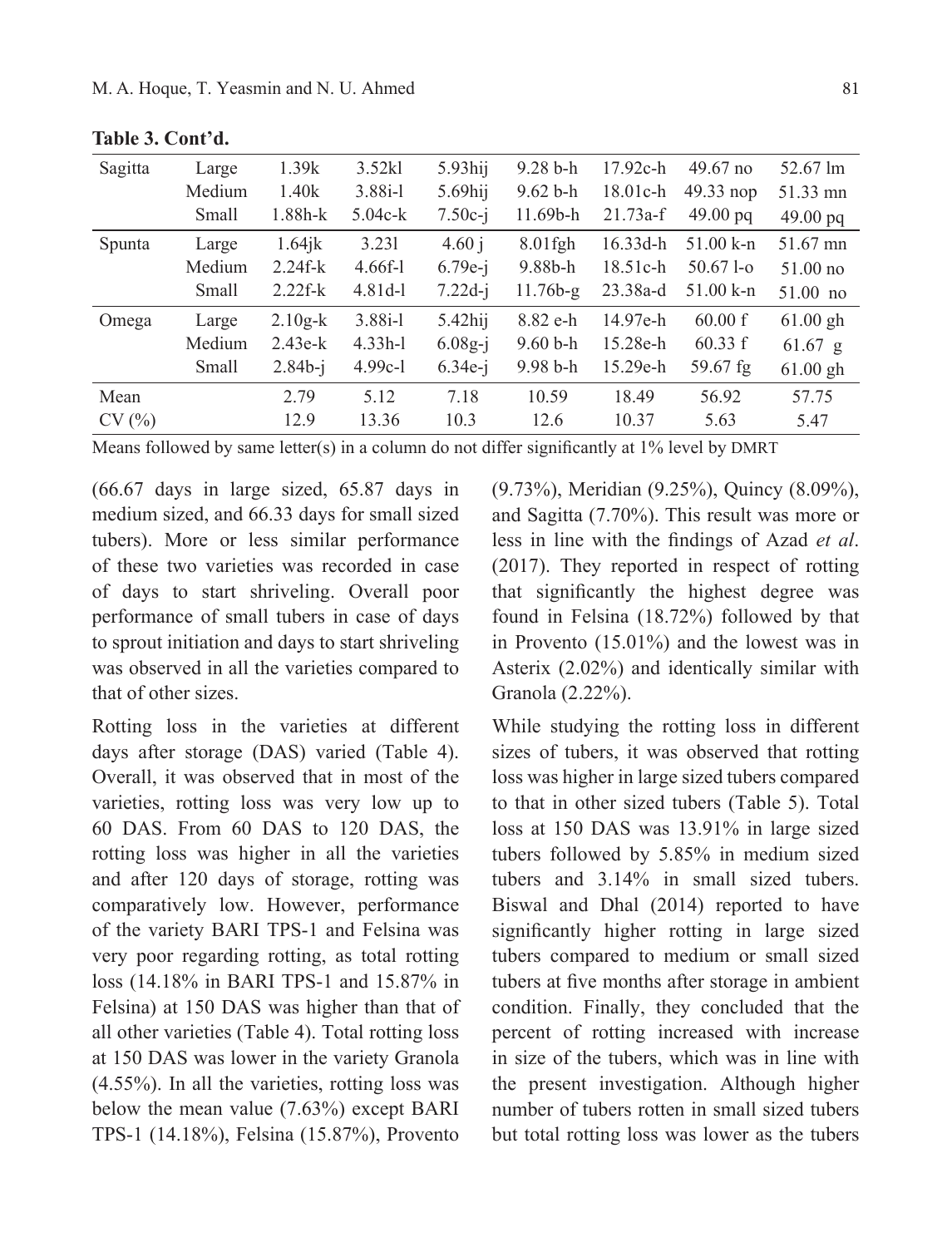| Variety           |        | Rotting loss (by % weight) at |               | Total rotting loss (by % |                |                    |
|-------------------|--------|-------------------------------|---------------|--------------------------|----------------|--------------------|
|                   | 30 DAS | 60 DAS                        | <b>90 DAS</b> | <b>120 DAS</b>           | <b>150 DAS</b> | weight) at 150 DAS |
| Asterix           | 0.00   | 0.00                          | 1.40          | 2.96                     | 1.29           | 5.65               |
| <b>BARI TPS-1</b> | 0.08   | 1.47                          | 3.84          | 5.14                     | 3.65           | 14.18              |
| Cardinal          | 0.00   | 0.00                          | 1.91          | 2.67                     | 1.18           | 5.76               |
| Courage           | 0.00   | 0.00                          | 3.15          | 1.67                     | 1.11           | 5.94               |
| Diamant           | 0.00   | 0.00                          | 1.79          | 1.95                     | 1.38           | 5.11               |
| Esprit            | 0.00   | 0.00                          | 2.74          | 1.41                     | 1.46           | 5.61               |
| Felsina           | 0.41   | 5.31                          | 5.44          | 2.85                     | 1.86           | 15.87              |
| Granola           | 0.00   | 0.00                          | 0.45          | 2.08                     | 2.02           | 4.55               |
| Lady Rosetta      | 0.00   | 0.00                          | 0.40          | 2.96                     | 2.24           | 5.61               |
| Provento          | 0.00   | 0.52                          | 2.16          | 4.23                     | 2.82           | 9.73               |
| Meridian          | 0.00   | 0.00                          | 2.38          | 3.71                     | 3.16           | 9.25               |
| Quincy            | 0.00   | 0.00                          | 1.30          | 4.75                     | 2.04           | 8.09               |
| Sagitta           | 0.00   | 0.30                          | 0.38          | 2.63                     | 4.38           | 7.70               |
| Spunta            | 0.00   | 0.21                          | 2.48          | 2.41                     | 0.95           | 6.05               |
| Omega             | 0.00   | 0.07                          | 1.65          | 2.14                     | 1.57           | 5.42               |
| Mean              | 0.03   | 0.53                          | 2.10          | 2.90                     | 2.07           | 7.63               |
| $CV(\% )$         | 32.57  | 26.25                         | 19.54         | 18.21                    | 15.67          | 12.65              |

**Table 4. Rotting loss of different potato varieties under natural condition**

**Table 5. Rotting loss of different sizes of potato tubers under natural condition**

| Size      |        | Total rotting loss (by |               |                |         |                      |
|-----------|--------|------------------------|---------------|----------------|---------|----------------------|
|           | 30 DAS | 60 DAS                 | <b>90 DAS</b> | <b>120 DAS</b> | 150 DAS | % weight) at 150 DAS |
| Large     | 0.10   | 1.10                   | 4.58          | 5.48           | 2.65    | 13.91                |
| Medium    | 0.00   | 0.39                   | 1.41          | 2.12           | 1.93    | 5.85                 |
| Small     | 0.00   | 0.08                   | 0.31          | 1.11           | 1.65    | 3.14                 |
| Mean      | 0.03   | 0.53                   | 2.10          | 2.90           | 2.07    | 7.63                 |
| $CV(\% )$ | 32.57  | 26.25                  | 19.54         | 18.21          | 15.67   | 12.65                |

were smaller in weight. Roy *et al.* (2006) also observed the minimum rotting in small sized tubers compared to that in medium and large sized tubers, which substantiated the findings of present investigation.

In BARI TPS-1, total rotting loss at 150 DAS in the large sized tubers was the highest (28.08%) and it was very close to that in Felsina (27.68%) with same sized tubers (Table6). Regardless of sizes, it was observed that rotting loss was very low in all the studied varieties except BARI TPS-1 and Felsina up to 60 days after storage and

after that rotting loss increased. The highest average total loss was found at 120 DAS (2.90%). In the variety Felsina, more than 23% tubers were rotten in large sized tubers at 90 DAS and even 60 DAS, around 11.0% large sized tubers were rotten in Felsina (Table 6). Azad *et al*. (2017) also obtained the highest rotting loss in Felsina after 120 days of storage under ambient condition. This result again confirmed the inferiority of BARI TPS-1 and Felsina for storing under natural condition.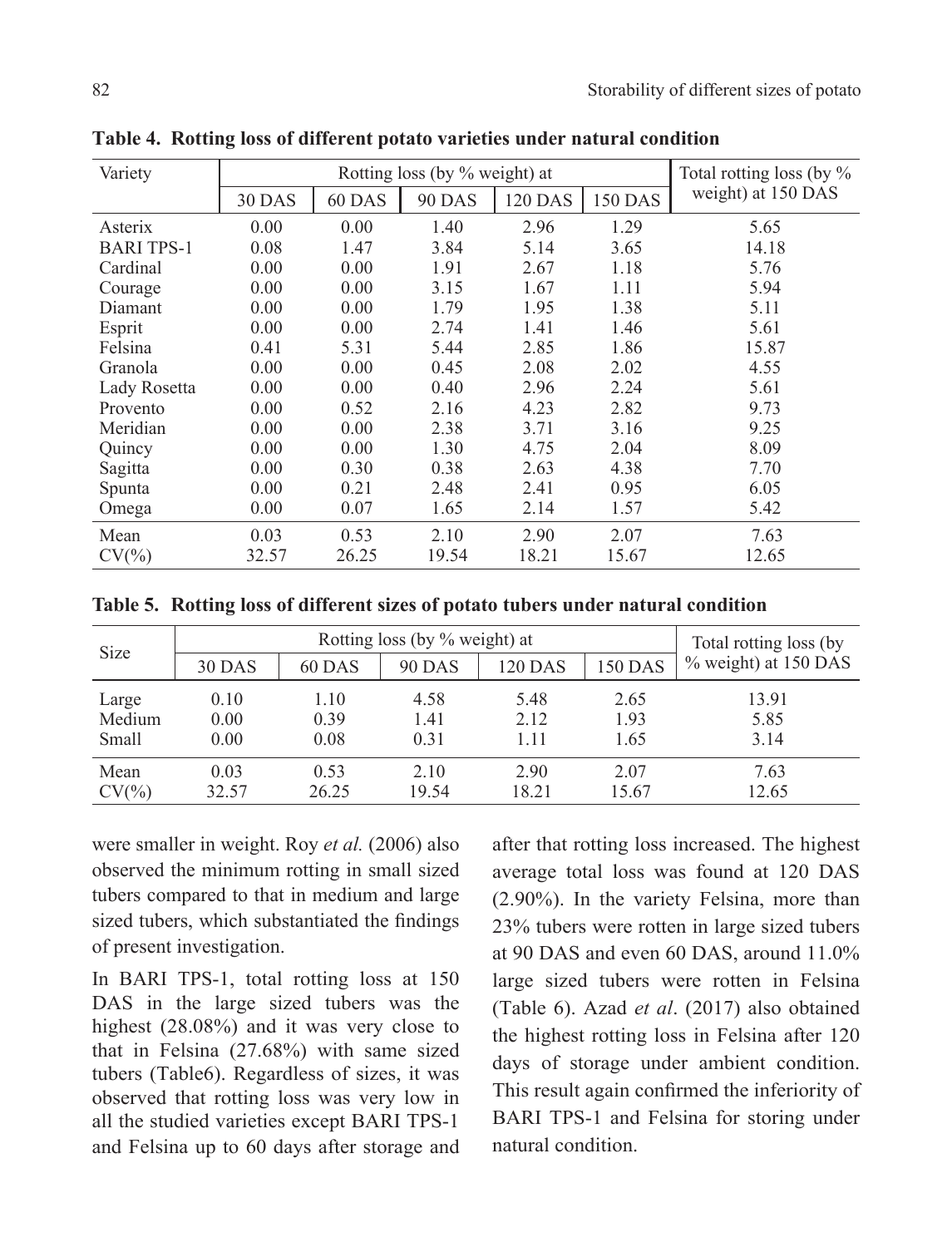| Variety              | Size<br>Rotting loss (by % weight) at |          |          |               |                |                | Total rotting loss (by % |
|----------------------|---------------------------------------|----------|----------|---------------|----------------|----------------|--------------------------|
|                      |                                       | 30 DAS   | 60 DAS   | <b>90 DAS</b> | <b>120 DAS</b> | <b>150 DAS</b> | weight) at 150 DAS       |
|                      | Large                                 | $0.00\,$ | 0.00     | 3.68          | 6.84           | 1.10           | 11.62                    |
| Asterix              | Medium                                | $0.00\,$ | 0.00     | 0.52          | 1.06           | 1.73           | 3.31                     |
|                      | Small                                 | $0.00\,$ | 0.00     | 0.00          | 0.98           | 1.03           | 2.01                     |
|                      | Large                                 | 0.25     | 3.91     | 9.60          | 10.71          | 3.61           | 28.08                    |
| <b>BARI</b><br>TPS-1 | Medium                                | $0.00\,$ | 0.50     | 1.61          | 3.35           | 4.12           | 9.58                     |
|                      | Small                                 | $0.00\,$ | $0.00\,$ | 0.32          | 1.35           | 3.22           | 4.89                     |
|                      | Large                                 | 0.00     | 0.00     | 3.64          | 5.51           | 1.52           | 10.67                    |
| Cardinal             | Medium                                | $0.00\,$ | 0.00     | 1.24          | 1.40           | 1.20           | 3.84                     |
|                      | Small                                 | 0.00     | 0.00     | 0.84          | 1.10           | 0.82           | 2.76                     |
|                      | Large                                 | 0.00     | 0.00     | 9.12          | 2.14           | 1.27           | 12.53                    |
| Courage              | Medium                                | $0.00\,$ | 0.00     | 0.33          | 1.84           | 1.12           | 3.29                     |
|                      | Small                                 | $0.00\,$ | $0.00\,$ | 0.01          | 1.04           | 0.95           | 2.00                     |
|                      | Large                                 | 0.00     | 0.00     | 2.12          | 3.39           | 2.50           | 8.01                     |
| Diamant              | Medium                                | $0.00\,$ | 0.00     | 3.24          | 0.51           | 1.25           | 5.00                     |
|                      | Small                                 | $0.00\,$ | $0.00\,$ | 0.00          | 1.94           | 0.38           | 2.32                     |
|                      | Large                                 | $0.00\,$ | 0.00     | 5.47          | 1.93           | 2.30           | 9.70                     |
| Esprit               | Medium                                | 0.00     | 0.00     | 2.40          | 1.80           | 0.98           | 5.18                     |
|                      | Small                                 | $0.00\,$ | 0.00     | 0.34          | 0.50           | 1.10           | 1.94                     |
|                      | Large                                 | 1.24     | 9.64     | 12.50         | 2.50           | 1.80           | 27.68                    |
| Felsina              | Medium                                | 0.00     | 5.10     | 2.31          | 4.23           | 1.97           | 13.61                    |
|                      | Small                                 | 0.00     | 1.20     | 1.50          | 1.81           | 1.80           | 6.31                     |
|                      | Large                                 | $0.00\,$ | 0.00     | 1.35          | 3.22           | 3.45           | 8.02                     |
| Granola              | Medium                                | 0.00     | 0.00     | 0.00          | 2.13           | 1.49           | 3.62                     |
|                      | Small                                 | 0.00     | 0.00     | 0.00          | 0.89           | 1.12           | 2.01                     |
|                      | Large                                 | $0.00\,$ | 0.00     | 0.94          | 5.57           | 3.90           | 10.41                    |
| Lady<br>Rosetta      | Medium                                | 0.00     | 0.00     | 0.26          | 2.08           | 1.46           | 3.80                     |
|                      | Small                                 | 0.00     | 0.00     | 0.00          | 1.24           | 1.37           | 2.61                     |
|                      | Large                                 | $0.00\,$ | 1.24     | 5.17          | 9.50           | 2.80           | 18.71                    |
| Provento             | Medium                                | $0.00\,$ | 0.31     | 0.81          | 2.54           | 3.80           | 7.46                     |
|                      | Small                                 | 0.00     | 0.00     | 0.50          | 0.66           | 1.85           | 3.01                     |
|                      | Large                                 | 0.00     | 0.00     | 3.18          | 8.52           | 5.58           | 17.28                    |
| Meridian             | Medium                                | $0.00\,$ | 0.00     | 3.42          | 1.90           | 1.10           | 6.42                     |
|                      | Small                                 | $0.00\,$ | 0.00     | 0.54          | 0.71           | 2.80           | 4.05                     |
|                      | Large                                 | 0.00     | 0.00     | 2.39          | 7.85           | 2.39           | 12.63                    |
| Quincy               | Medium                                | $0.00\,$ | 0.00     | 1.52          | 5.06           | 2.15           | 8.73                     |
|                      | Small                                 | 0.00     | 0.00     | 0.00          | 1.34           | 1.58           | 2.92                     |
|                      |                                       |          |          |               |                |                |                          |

**Table 6. Rotting loss of different potato varieties and sizes under natural condition**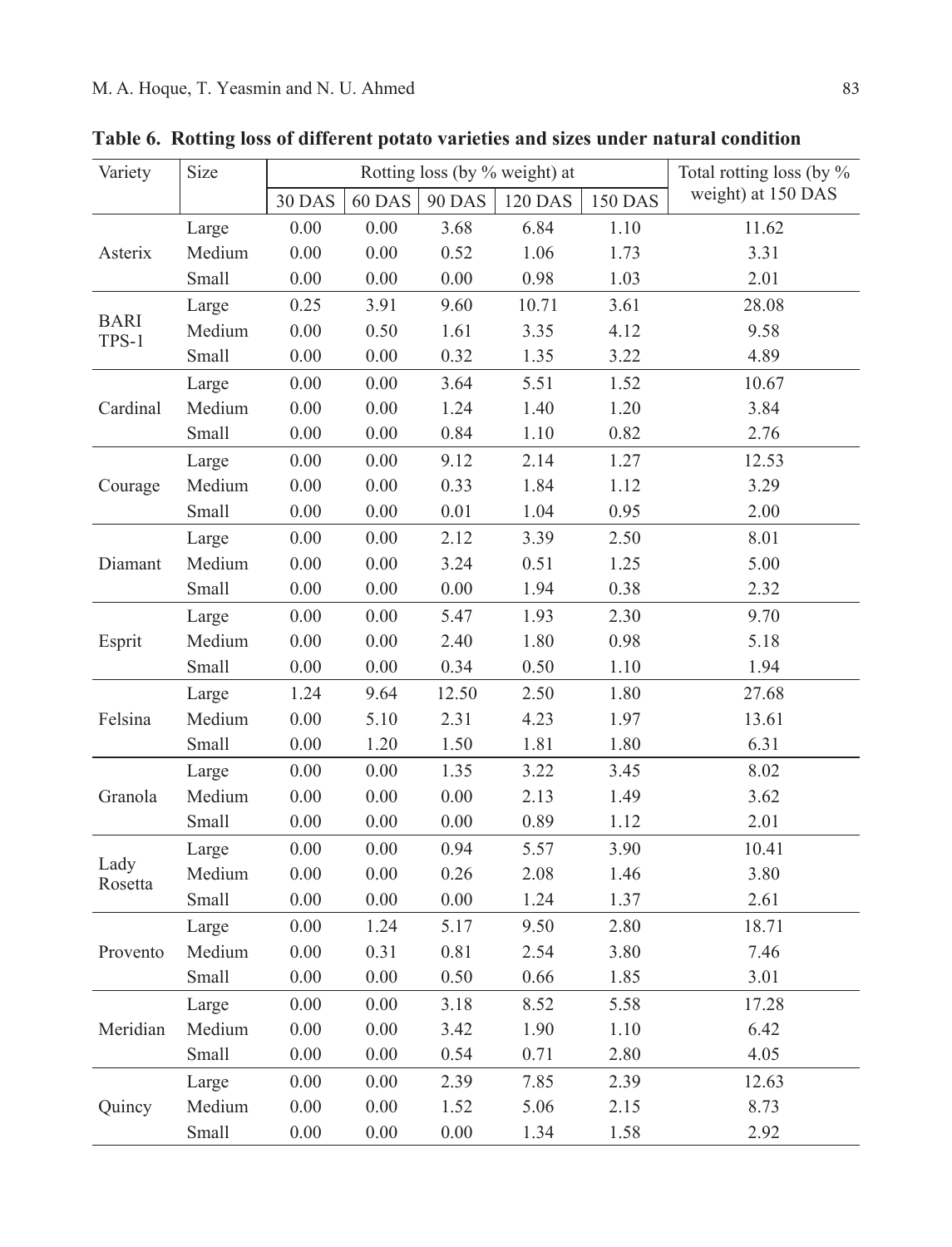|           | Large  | 0.00  | 0.91  | 0.43  | 4.91  | 4.90  | 11.15 |
|-----------|--------|-------|-------|-------|-------|-------|-------|
| Sagitta   | Medium | 0.00  | 0.00  | 0.53  | 1.81  | 5.10  | 7.44  |
|           | Small  | 0.00  | 0.00  | 0.19  | 1.16  | 3.15  | 4.50  |
|           | Large  | 0.00  | 0.62  | 4.98  | 5.06  | 1.24  | 11.90 |
| Spunta    | Medium | 0.00  | 0.00  | 2.31  | 1.14  | 0.21  | 3.66  |
|           | Small  | 0.00  | 0.00  | 0.15  | 1.02  | 1.41  | 2.58  |
|           | Large  | 0.00  | 0.21  | 4.10  | 4.62  | 1.40  | 10.33 |
| Omega     | Medium | 0.00  | 0.00  | 0.61  | 0.95  | 1.20  | 2.76  |
|           | Small  | 0.00  | 0.00  | 0.23  | 0.85  | 2.10  | 3.18  |
| Mean      |        | 0.03  | 0.53  | 2.10  | 2.90  | 2.07  | 7.63  |
| $CV(\% )$ |        | 32.57 | 26.25 | 19.54 | 18.21 | 15.67 | 12.65 |
|           |        |       |       |       |       |       |       |

**Table 6. Cont'd.**

### **Conclusion**

Storage performance was very good among the varieties like Granola, Diamant, Omega, Lady Rosetta, Espirit, Asterix, Cardinal, and Courage as they can be stored under natural storage with 5-6% rotting loss for 150 days. Whereas, rotting loss was the maximum (14.18% and 15.87%) in BARI TPS-1 and Felsina, respectively. On the other hand, medium sized (28-55 mm) potato is suitable for natural storage compared to small and large sized potatoes considering storage problem and market value.

### **References**

- Ali, M. S. and Z. N. Huq. 2002. Management of rotting of home stored potatoes. *In*: Proceedings of 2nd ANR Agricultural Conference. November 21-22. ICMH, Matuail, Dhaka. Pp. 72-79.
- Azad, A. K., H. Kabir, T. E. J. Eaton and E. B. Soren. 2017. Storage potentialities of some exotic potato varieties at farmers' condition in Bangladesh. *Agril. Sci.* 8**:** 183-193.
- BBS. 2016. Year Book of Agricultural Statistics 2015. Bangladesh Bureau of Statistics. Statistics and Informatics Division (SID), Ministry of Planning, Government of the People's Republic of Bangladesh, Dhaka. Pp. 314-315.
- Bhattacharjee, A., T. S. Roy, M. M. Rahman, M. N. Haque and U. Rahima. 2014. Influence of variety and date of harvesting on post-harvest losses of potato derived from TPS at ambient storage condition. *Int. J. Sustain. Agril. Tech*. 10: 08-15.
- Biswal, G. and N. K. Dhal. 2014. Role of potato tuber size and varieties on tuber rotting in storage under ambient condition. *J. Ecofriendly Agric*. 10: 87-89.
- Bussan, A. J., R. P. Sabba and M. J. Drilias. 2009. Tuber maturation and potato storability: Optimizing skin set, sugars, and solids. p: 1-12. A3884-02. [Available at: https://learningstore. uwex. edu/ Assets/pdfs/A3884-02.pdf*;* accessed on 14-07-2017].
- Chandra, G., U. Kumar, M. Raghav and P. Kumar. 2017. Seed tuber yield, quality and storability of potato varieties with varying nitrogen levels in Tarai region of Uttarakhand. *Int. J. Curr. Res.* 9**:** 49108-49112.
- Hoque, M. A. 2011. Final Report on "Increasing storability of potato in natural storage and income generation through small scale processing of potato" Project, BARI, Munshiganj. May 2011. Krishi Gobeshona Foundation (KGF), Phase-I Project, Bangladesh Agricultural Research Council, Farmgate, Dhaka.